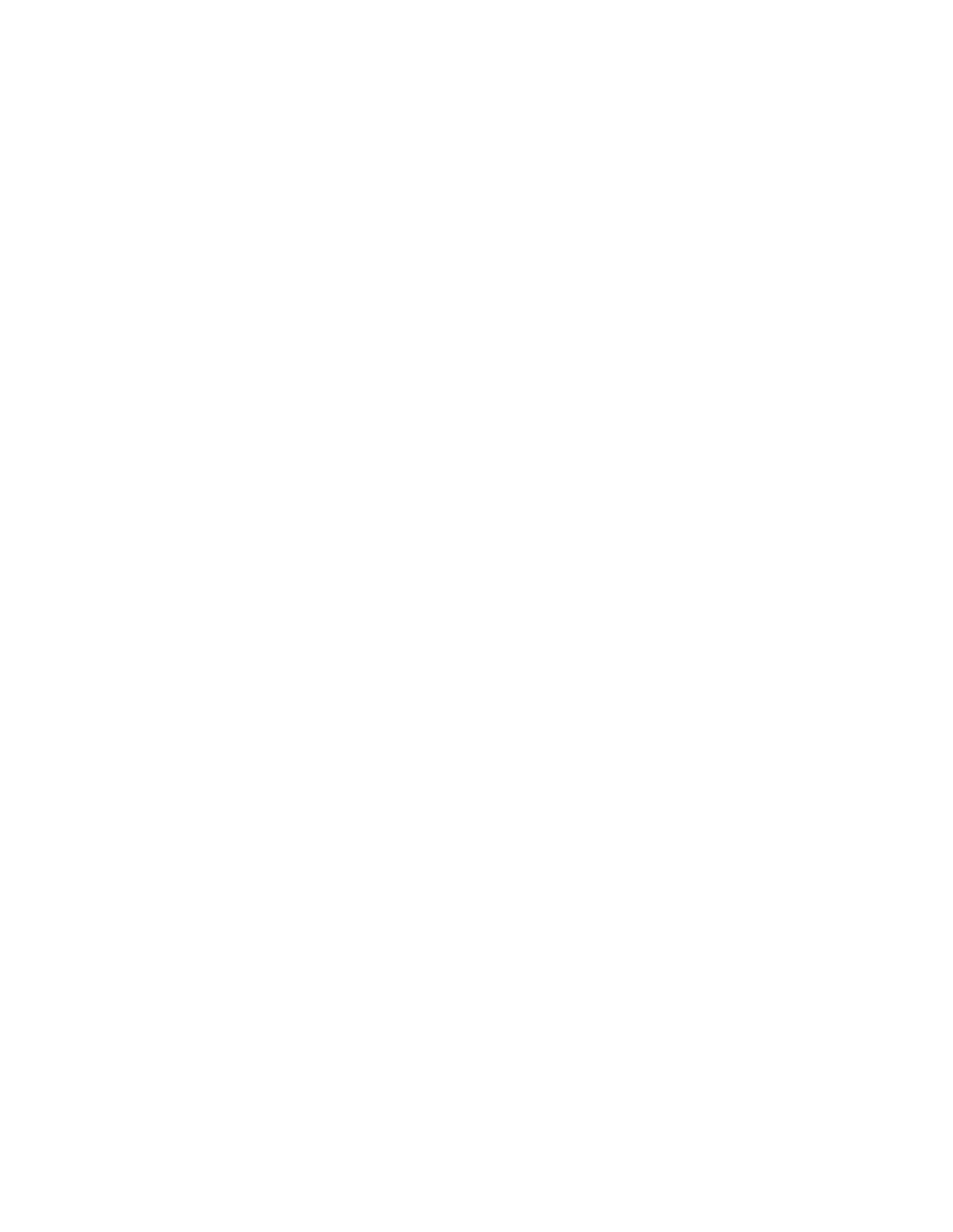## **SECTION 03200 REINFORCING**

### <span id="page-2-0"></span>**PART 1 - GENERAL**

#### <span id="page-2-1"></span>1.01 DESCRIPTION

Provide reinforcing work, complete as indicated, specified and required.

- A. Work Included in This Section. Principal items are:
	- 1. Furnishing and placing bar and mesh reinforcing for cast-in-place concrete including dowels for masonry work.
	- 2. Furnishing reinforcing steel bars for masonry, including delivery to the site.
- B. Related Work Not Included in This Section.
	- 1. Installation of reinforcing in masonry (Section 04220).
	- 2. Formwork (Section 03l50).
	- 3. Cast-in-Place Concrete (Section 03300).

#### <span id="page-2-2"></span>1.02 QUALITY ASSURANCE

- A. Code Requirements. Unless otherwise specified, all work specified herein and as shown on the drawings shall conform to the applicable requirements of Chapter 26 of the Uniform Building Code, latest edition.
- B. Testing. Materials shall be tested as hereinafter specified and unless specified otherwise, all sampling and testing shall be performed by a District-approved Testing Laboratory with cost borne by the Contractor.
	- 1. Test Samples. Bars, ties, and stirrups shall be selected by Testing Laboratory representative from material at the site or from place of distribution. Selection shall include at least two (2) pieces, each 18" long, of each sampling.
	- 2. Required Tests.
		- a) Identified Bars. Testing will not be required if reinforcement is taken from bundles as delivered from the mill, identified as to heat number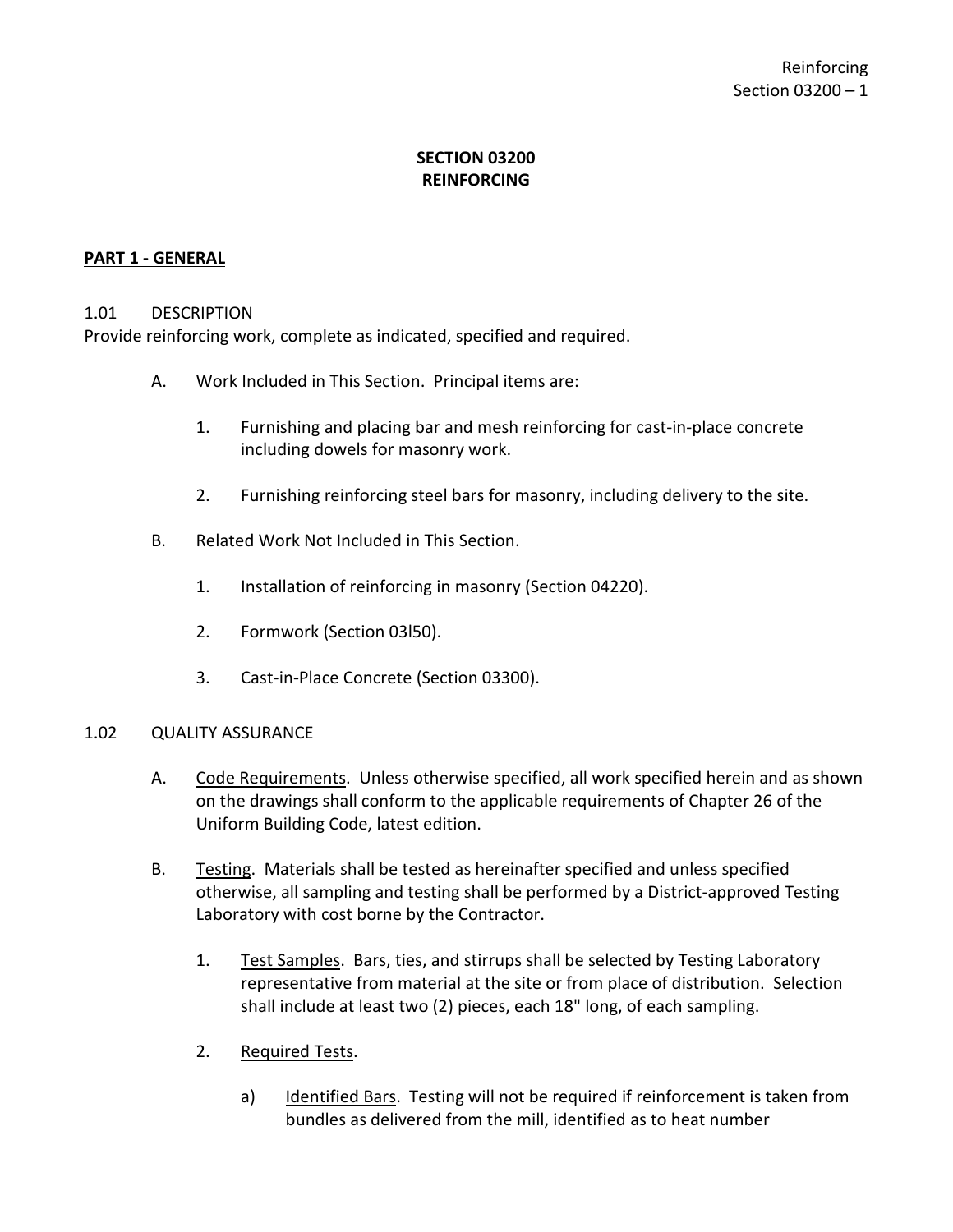and accompanied by certified mill analyses and certified mill test reports, and is properly tagged with Identification Certificate so as to be readily identified, unless otherwise directed by the Engineer.

- b) Unidentified Bars. When positive identification cannot be made or when random samples are taken, tests shall be made from each five (5) tons or fraction thereof for each size. One tensile and one bend test shall be made from specimens of each size of reinforcement. Contractor shall bear costs and delays caused by testing unidentified bars.
- C. Standard. Reinforcing steel installations shall conform to the specification requirements of the Concrete Reinforcing Steel Institute "Manual of Standard Practice" (herein referred to as the CRSI Manual) except as otherwise indicated or specified.
- D. Field Quality Control. Continuous inspections, where required by the Special Conditions, shall be performed by the "Special Inspector" qualified and approved by Governing Building Code Authority or Inspector as otherwise qualified and approved by the District.
	- 1. Inspection of Reinforcing. Provide twenty-four (24) hour advance notice to permit inspection of in-place reinforcement prior to closing forms, and refer to applicable requirements of Section 03300, "Cast-In-Place Concrete".
	- 2. Concreting Operations. During concrete placing, assign construction personnel to inspect reinforcement and maintain bars in correct positions at each pour location.
	- 3. Welding Inspection. Where allowed, perform shop and field welding of reinforcing steel under continuous inspection of the District's Inspector or an Inspector representative of the Testing Laboratory approved by the District. Notify District at least twenty-four (24) hours in advance of any procedure involving the welding of reinforcement.

## <span id="page-3-0"></span>1.03 SUBMITTALS

Submit the following in advance of fabrication in conformance with applicable requirements of General Conditions.

A. Shop Drawings. Submit shop drawings for reinforcing steel prepared in accordance with ACI 315, "Manual of Standard Practice for Detailing Reinforced Concrete Structures" in searchable pdf format. Show layouts, bending diagrams, assembly diagrams, dimensioned types and locations of all bar laps and splices, and shapes, dimensions, and details of bar reinforcing and accessories. Include layout plans for bar supports and chairs, with typical details and catalog data.. District's review shall be general, and acceptance will not relieve Contractor of responsibility for accuracy.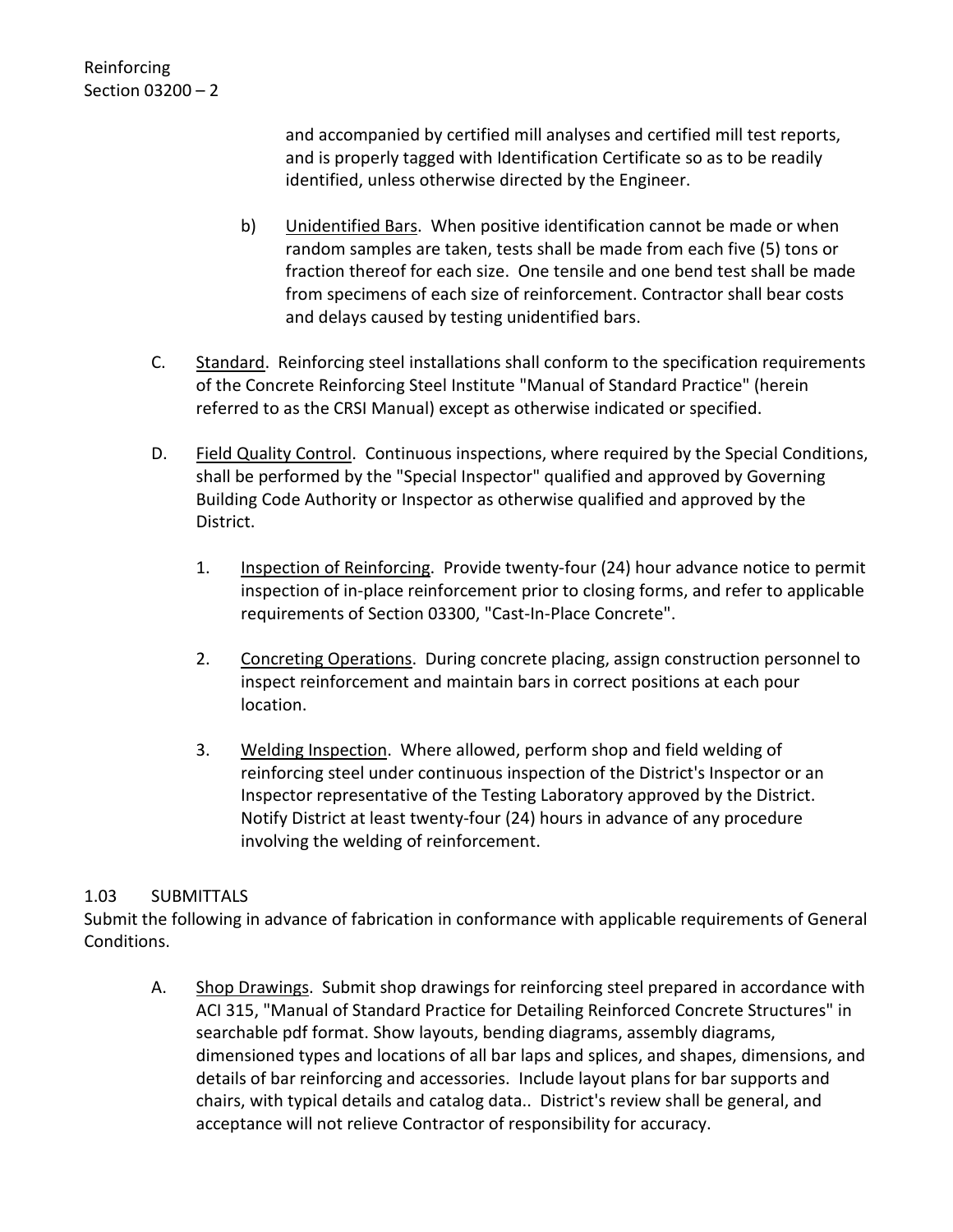### <span id="page-4-0"></span>**PART 2 - PRODUCTS**

#### <span id="page-4-1"></span>2.01 REINFORCING

Use deformed bars conforming to ASTM A615, Grade 60 Type "S". Where welding of reinforcing is required, use deformed bars conforming to ASTM A706 unless otherwise specifically designated on Drawings.

<span id="page-4-2"></span>2.02 WELDED WIRE MESH Conform to ASTM A185.

<span id="page-4-3"></span>2.03 TIE WIRE Annealed steel, 16 gage minimum.

#### <span id="page-4-4"></span>2.04 COUPLER SPLICE DEVICES

Reinforcing bar coupler/splice devices which bear current I.C.B.O. Research Recommendation Approval, and which develop at least 125 percent of bar yield strength in tension may be used in lieu of lapped bar type splices. Submit for District's approval in each instance.

### <span id="page-4-5"></span>2.05 SUPPORTS AND ACCESSORIES

Use no aluminum, galvanized steel, plastic or stainless steel supports or accessories. Supports shall conform to CRSI Manual of Standard Practice, Chapter 3, for Types SB, BB, BC, JC, HC, CHC, and others of standard types as required, or precast concrete block supports (DOBIES) with embedded wire ties or dowels. Metal chairs shall be Class "1" plastic coated chairs and spacers.

### <span id="page-4-6"></span>2.06 DOWELS

Where and as designated on Structural Drawings, provide reinforcing bar dowels in new work and for anchorage to existing concrete.

### <span id="page-4-7"></span>2.07 FABRICATION AND DELIVERY

Conform to CRSI Manual Chapters 6 and 7 except as otherwise indicated or specified. Bundle reinforcement and tag with suitable identification to facilitate sorting and placing, and transport and store at site so as not to damage material. Keep a sufficient supply of tested, approved, and proper reinforcement at site to avoid delays.

A. Bending and Forming. Fabricate bars of indicated size and accurately form to shapes and lengths indicated and required by methods not injurious to materials. Do not heat reinforcement for bending. Bars with kinks or bends not scheduled will be rejected. Field bend NO bars that are partially embedded in concrete, except as shown on the plans or specifically approved by the Engineer.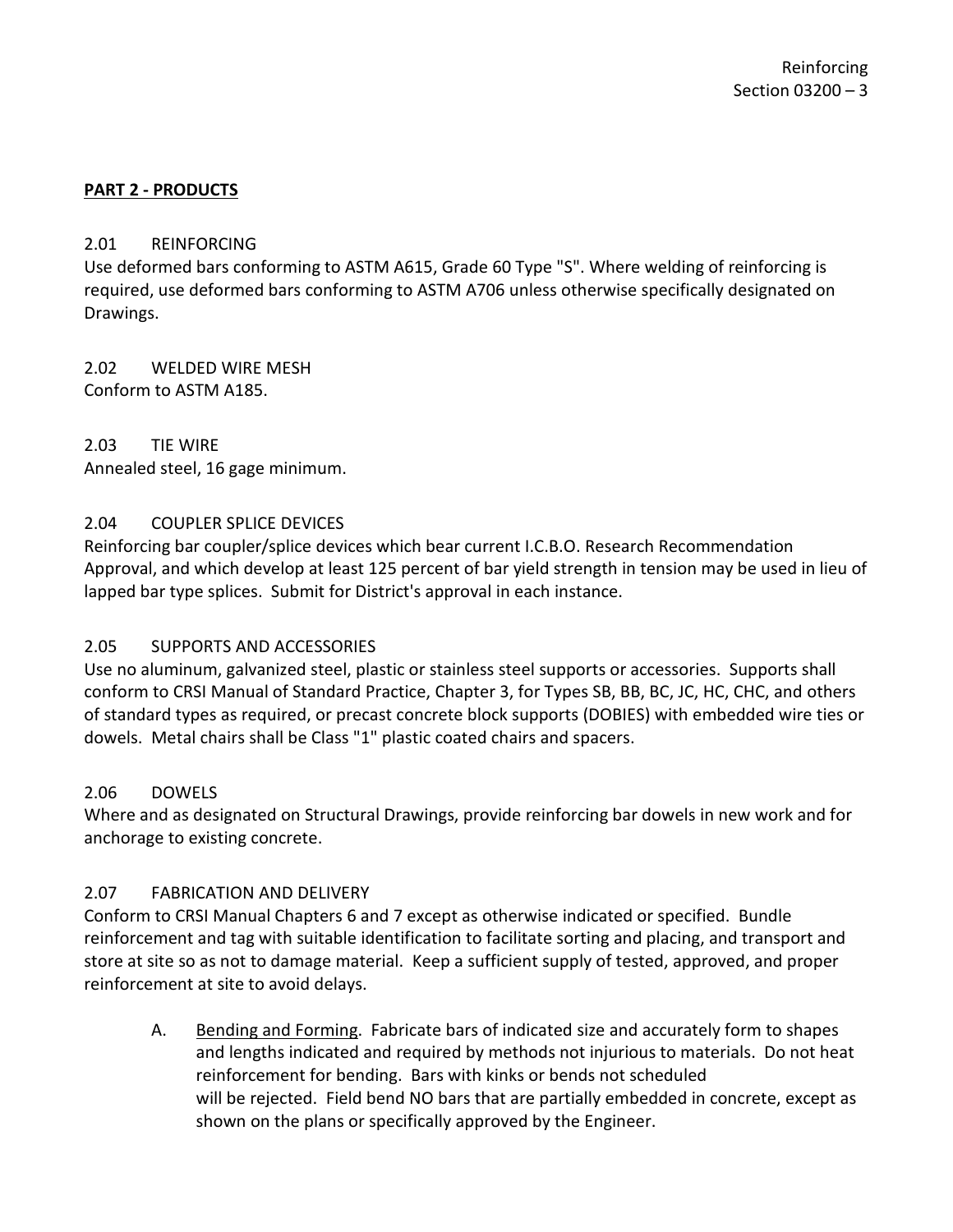B. Reinforcing Bars for Masonry. Bars shall be detailed and fabricated at the shop, ready for installation by masons.

## <span id="page-5-0"></span>**PART 3 - EXECUTION**

#### <span id="page-5-1"></span>3.01 PLACING

Unless otherwise indicated or specified, conform to CRSI Manual Chapter 8 including placement tolerances, except no reduction of concrete cover is allowable for bars at concrete surfaces exposed in liquid or water-containing structures.

- A. Cleaning. Before placing reinforcing, and again before concrete is placed, clean reinforcement of loose mill scale, oil, or other coating that might destroy or reduce bond. Do not allow form coatings, release agents, bond breaker, or curing compound to contact reinforcement.
- B. Concrete Coverage. Concrete coverage over reinforcing bars shall be as indicated on the Drawings. The coverage shall be to the outer edge of ties, stirrups, bar spacers, hangers, and like items, and the reinforcing shall be detailed and fabricated accordingly. Refer to Structural General Note requirements of the Drawings.
- C. Securing in Place. Accurately place reinforcement and securely wire tie in precise position at all points where bars cross. Tie stirrups to bars at both top and bottom. Bend ends of binding wires inward allowing no encroachment on the concrete cover; exercise special care at surfaces to remain exposed and unpainted. Support bars in accordance with CRSI Manual Chapter 3, Specifications for Placing Bar Supports, using approved chairs and supports. Ties or supports for reinforcing bars and mesh properly placed and tied into position are not to be removed or dislodged for the convenience of other crafts or for the purpose of crawl holes.
- D. Splices. Splices shall be wired contact lap splices unless otherwise indicated or approved. Splices shall conform to ACI 318, (Class A) (Class C) top bars and Typical Structural Details, except where lap length is indicated on the Drawings.
	- 1. Vertical Bars. Splicing of vertical bars in concrete is not permitted except at the indicated or approved horizontal construction joints or as otherwise specifically detailed.
	- 2. Horizontal Bars. Unless otherwise shown, make lap splices with at least one continuous bar between adjacent splices. Splices in any one run of bar shall be spaced at least twenty (20) feet apart with splices in adjacent bars offset at least ten (10) feet. Where double mats of bars occur in walls, lap splices in opposite mats shall be offset at least five (5) feet.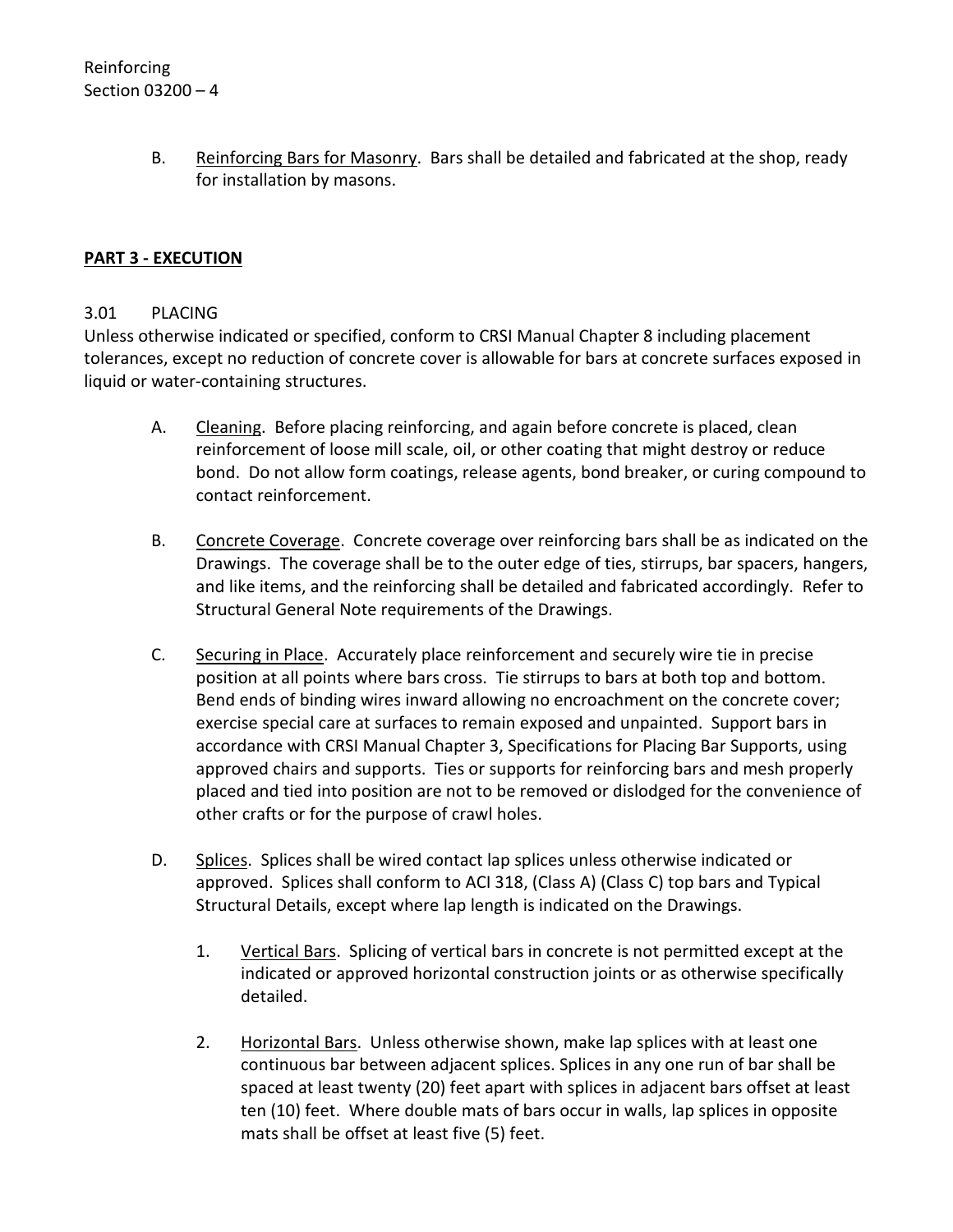- E. Welding. Welding of reinforcing bars is not permitted unless indicated or approved in each case, with continuous inspection as hereinbefore required. Welds for securing crossing bars are not allowed. Perform welding in shop or field by direct electric arc process, with thoroughly trained and experienced certified operators qualified in accordance with AWS Code. Conform all welding to AWS "Structural Welding Code - Reinforcing Steel". Use low-hydrogen electrodes. Welds shall develop at least 125 percent of the yield strength of the connected bars.
	- 1. Preparation. Clean surfaces to be welded of loose scale and all foreign material. Clean welds each time electrode is changed. Chip burned edges clean before welds are deposited.
	- 2. Characteristics of Welds. When brushed with wire brushes, completed welds shall exhibit uniform section, smoothness of welded metal, feather edges without undercuts or overlays, freedom from porosity and clinkers, and good fusion with penetration into base metal. Cut out welds or parts of welds found defective with chisel and replace with proper workmanship; cutting torch for removing defective welding is not acceptable.
- F. Additional Reinforcing. Provide additional reinforcing bars at sleeves and openings as indicated or required. Where additional bars are not shown for such locations, obtain Engineer's instructions and provide additional bars as directed, at no extra cost to the District.
- G. Welded Wire Mesh. Install necessary supports and chairs to hold in place during concrete pours. Straighten mesh to lay in flat plane and bend mesh as shown or required to fit work. Laps shall be no less than one complete mesh unless otherwise detailed. Tie every other wire at laps.
- H. Dowels. For anchorage where shown or required to existing construction, use non-shrink epoxy type grout or deferred bolting devices as approved in each instance and conforming to "Product" Article requirements of Section 03300, "Cast-In-Place Concrete".

Holes for epoxying dowels in place in existing concrete shall provide l/2" minimum clearance on all sides of dowel bar.

## **END OF SECTION 03200**